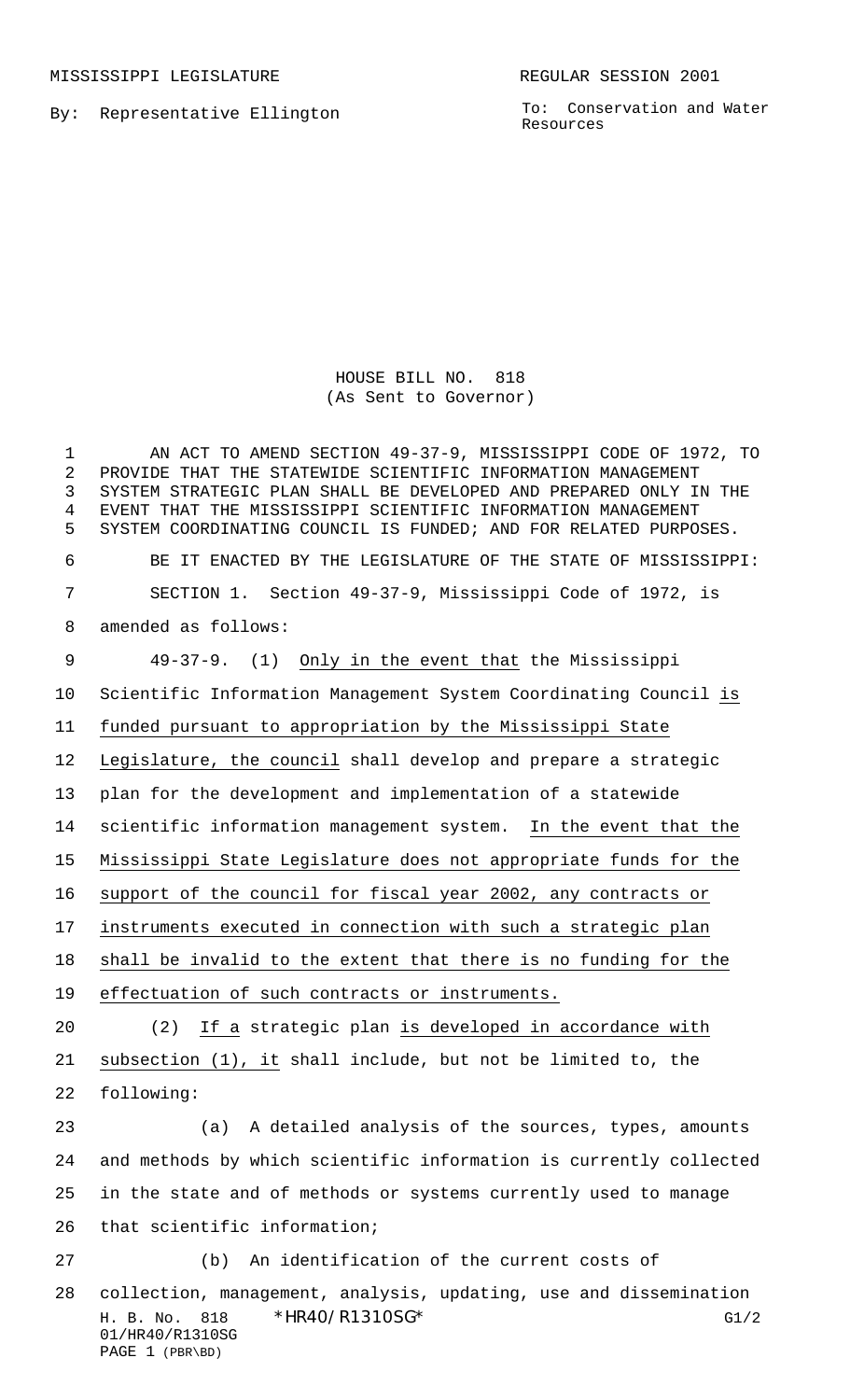of scientific information in the state with particular emphasis on costs to state agencies;

 (c) A description of current efforts by agencies and organizations collecting scientific information to provide broad access to that information;

 (d) An identification of planned scientific information management programs and needs and an evaluation of how those planned programs or needs may be met or integrated into the statewide scientific information management system;

 (e) A clearly-defined, comprehensive statement of the mission, goals and objectives of the statewide scientific information management system;

 (f) A detailed analysis of the benefits and capabilities of a statewide scientific information management system;

 (g) A plan for the development and implementation of a statewide scientific information management system in a phased manner;

 (h) A timeline for the development and implementation of a statewide scientific information management system; (i) A detailed analysis and estimate of the costs for development and implementation of the statewide scientific

 information management system and a recommended method for funding the development and implementation of the system; **\* \* \***

 (j) A recommendation of appropriate policies and standards for use in management of scientific information and for providing access to that information;

 (k) An analysis of information accuracy and quality issues, ease of access issues, training and technical support issues and interagency coordination issues; and

 (l) Any other information the coordinating council deems appropriate.

H. B. No. 818 \*HR40/R1310SG\* 01/HR40/R1310SG PAGE 2 (PBR\BD)